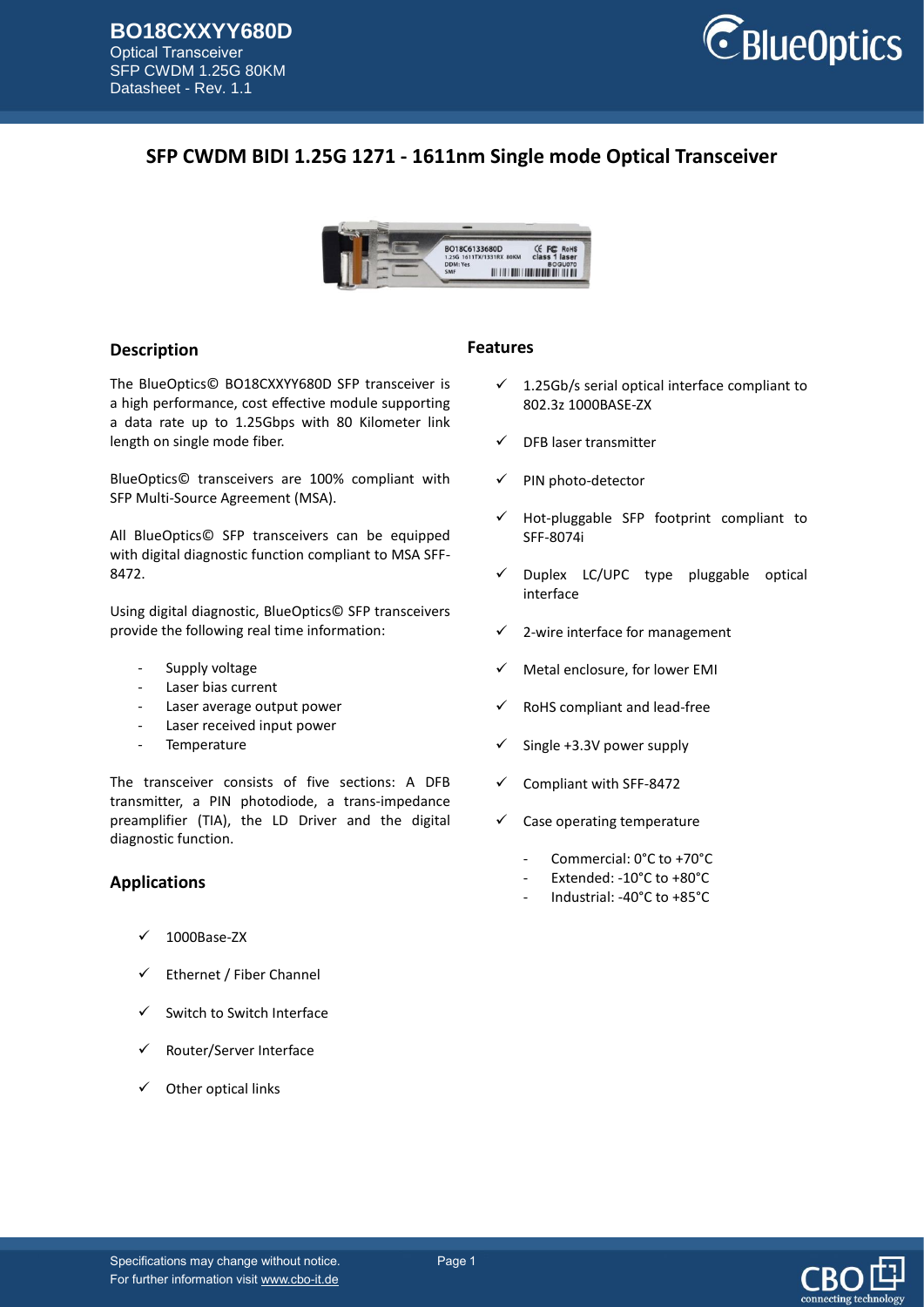Optical Transceiver SFP CWDM 1.25G 80KM Datasheet - Rev. 1.1



#### **Warnings**

**Handling Precautions:** This device is susceptible to damage as a result of electrostatic discharge (ESD). A static free environment is highly recommended.

**Laser Safety:** Even small radiation emitted by laser devices can be dangerous to human eyes and lead to permanent eye injuries. Be sure to avoid eye contact with direct or indirect radiation.

#### **Warranty**

Every BlueOptics© transceiver comes with a 5 year replacement warranty and lifetime support.

For a warranty inquiry, please contact your CBO sales representative.

This warranty only covers the first user of the equipment.

#### **Important Notice**

Performance figures, data and any illustrative material provided in this data sheet are typical and must be specifically confirmed in writing by CBO before they become applicable to any particular order or contract. In accordance with the CBO policy of continuous improvement specifications may change without notice.

The publication of information in this data sheet does not imply freedom from patent or other protective rights of CBO or others.

Further details are available from any CBO sales representative.

#### **Installation**

Before installation attach an ESD-preventive wrist to ensure not to damage the transceiver or hardware.

BlueOptics© BO18CXXYY680D can be installed in any Small Form Factor Pluggable (SFP) port. You can install the BO18CXXYY680D regardless if the system is powered on or off, because it is hot-swappable.

Insert the transceiver into the SFP port and remove the dust cap.

You can now connect your cable.

## **Order Information**

| Part No.        | Temp.                              | <b>DDM</b> |
|-----------------|------------------------------------|------------|
| BO18CXXYY680D   | $0^{\circ}$ C to +70 $^{\circ}$ C  |            |
| BO18CXXYY680DEX | -10°C to +80°C                     |            |
| BO18CXXYY680DIN | -40°C to +80°C                     |            |
| BO18CXXYY680D   | $0^{\circ}$ C to +70 $^{\circ}$ C  |            |
| BO18CXXYY680DEX | -10°C to +80°C                     |            |
| BO18CXXYY680DIN | $-40^{\circ}$ C to $+80^{\circ}$ C |            |

*XX can be following Wavelength:*

| Wavelength | <b>XX</b> | Wavelength | XX |
|------------|-----------|------------|----|
| 1270nm     | 27        | 1450nm     | 45 |
| 1290nm     | 29        | 1470nm     | 47 |
| 1310nm     | 31        | 1490nm     | 49 |
| 1330nm     | 33        | 1510nm     | 51 |
| 1350nm     | 35        | 1530nm     | 53 |
| 1370nm     | 37        | 1550nm     | 55 |
| 1390nm     | 39        | 1570nm     | 57 |
| 1410nm     | 41        | 1590nm     | 59 |
| 1430nm     | 43        | 1610nm     | 61 |

## **Regulatory Compliance**

| <b>Feature</b>     | <b>Standard</b>                | Co.     |
|--------------------|--------------------------------|---------|
| Electrostatic      | - IEC/EN 61000-4- 2            |         |
| Discharge (ESD)    |                                |         |
| Electromagnetic    | - FCC Part 15 Class B EN 55022 |         |
| Interference (EMI) | - Class B (CISPR 22A)          |         |
| Laser Eye Safety   | - FDA 21CFR 1040.10, 1040.11   | Class 1 |
|                    | - IEC/EN 60825-1, 2            |         |
| Component          |                                |         |
| Recognition        | - IEC/EN 60950, UL             |         |
| <b>RoHS</b>        | $-2002/95/EC$                  |         |
| <b>EMC</b>         | $-$ EN61000-3                  |         |

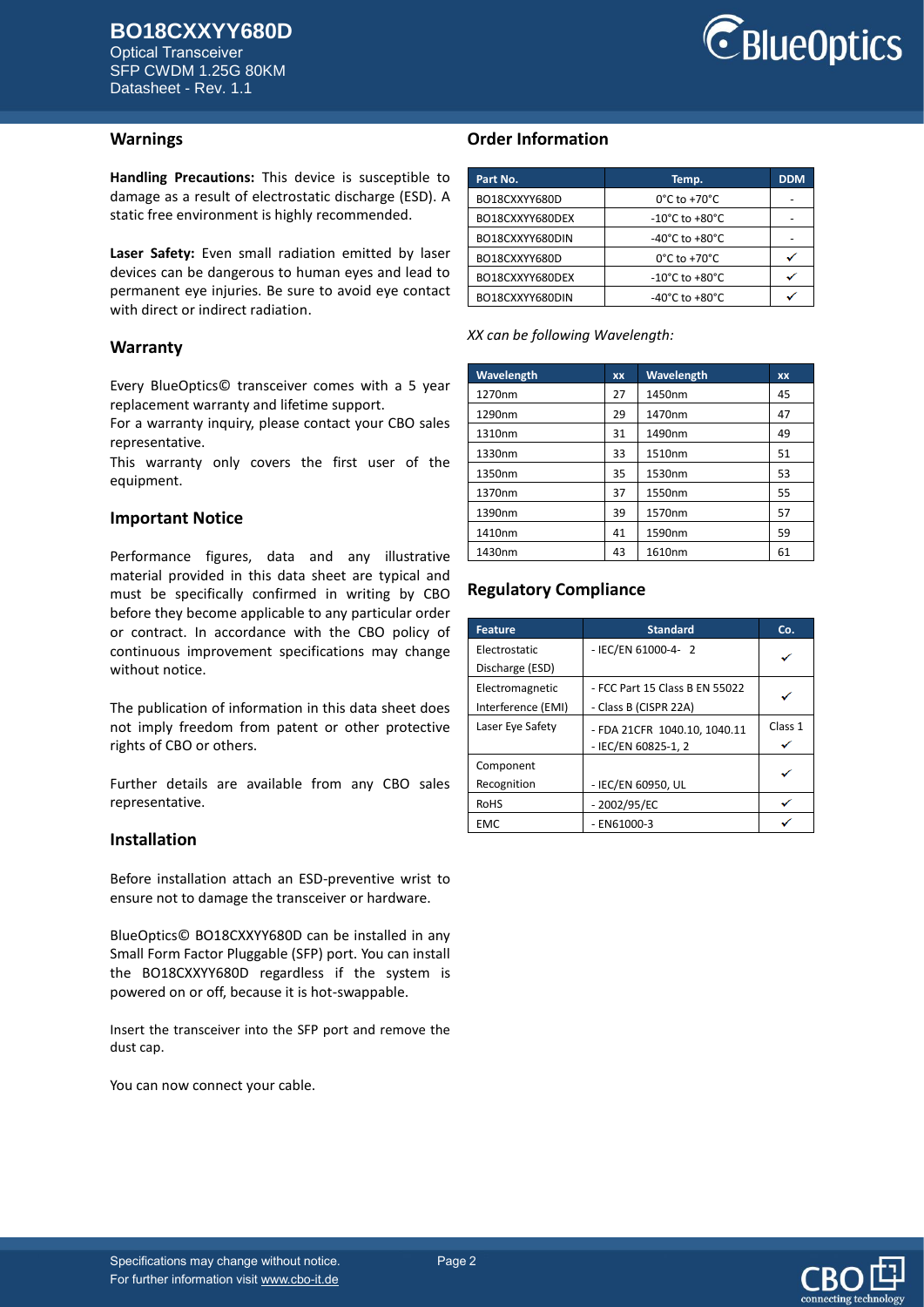### **BO18CXXYY680D** Optical Transceiver SFP CWDM 1.25G 80KM Datasheet - Rev. 1.1



## **1. Absolute Maximum Ratings**

| Parameter                       | Svmbol | Min. | Typ. | Max.           | Unit |
|---------------------------------|--------|------|------|----------------|------|
| Storage Temperature             |        | -40  |      | ပ.             | ٥٢   |
| <b>Storage Ambient Humidity</b> | НA     |      |      | ۵E<br><u>.</u> | %    |

## **2. Recommended Operating Conditions**

| <b>Parameter</b>             | <b>Symbol</b> | Min.  | Typ.              | Max. | <b>Unit</b> | <b>Note</b>       |
|------------------------------|---------------|-------|-------------------|------|-------------|-------------------|
|                              |               | 0     |                   | 70   |             | BO18CXXYY680      |
|                              |               |       |                   |      |             | BO18CXXYY680D     |
|                              |               | $-10$ |                   | 80   | ºC          | BO18CXXYY680EX    |
|                              |               |       |                   |      |             | BO18CXXYY680DEX   |
|                              |               | $-40$ |                   | 85   |             | BO18CXXYY680IN    |
|                              |               |       |                   |      |             | BO18CXXYY680DIN   |
| <b>Ambient Humidity</b>      | HA            | 5     |                   | 70   | %           |                   |
| Data Rate                    |               |       | 1250/1250         |      | <b>Mbps</b> | TX Rate/RX Rate   |
| <b>Transmission Distance</b> |               |       |                   | 80   | KM          |                   |
| Coupled Fiber                |               |       | Single mode fiber |      |             | $9/125 \mu m$ SMF |

## **3. Electrical Interface Characteristics**

| <b>Parameter</b>               | <b>Symbol</b>            | Min.          | Typ. | Max.      | <b>Unit</b> | <b>Note</b> |
|--------------------------------|--------------------------|---------------|------|-----------|-------------|-------------|
| <b>Transmitter</b>             |                          |               |      |           |             |             |
| <b>Total Supply Current</b>    | Icc                      |               |      | A         | mA          |             |
| Transmitter Disable Input-High | <b>V</b> <sub>DISH</sub> | $\mathfrak z$ |      | $Vcc+0.3$ | ν           |             |
| Transmitter Disable Input-Low  | V <sub>DISL</sub>        | 0             |      | 0.8       | ٧           |             |
| Transmitter Fault Input-High   | V <sub>TxFH</sub>        | 2             |      | $Vcc+0.3$ | ν           |             |
| Transmitter Fault Input-Low    | V <sub>TxFL</sub>        | 0             |      | 0.8       | v           |             |
| <b>Receiver</b>                |                          |               |      |           |             |             |
| <b>Total Supply Current</b>    | Icc                      |               |      | B         | mA          |             |
| LOSS Output Voltage-High       | <b>VLOSH</b>             | $\mathfrak z$ |      | $Vcc+0.3$ | v           |             |
| LOSS Output Voltage-Low        | <b>VLOSL</b>             | 0             |      | 0.8       | ν           |             |

### **Notes:**

1. A (TX) + B (RX) = 280mA (without termination circuit)

## **4. Transmitter Specifications - Optical**

| Parameter                         | <b>Symbol</b> | Min.                        | Typ. | Max.            | <b>Unit</b> | <b>Note</b> |
|-----------------------------------|---------------|-----------------------------|------|-----------------|-------------|-------------|
| Average Output Power              | POUT          | 0                           |      | 5               | dBm         |             |
| <b>Extinction Ratio</b>           | ER            | 9                           |      |                 | dB          |             |
| Center Wavelength                 | λC            | $\lambda$ -6.5              | λ    | $\lambda + 6.5$ | nm          |             |
| Spectral Width (-20dB)            | $\sigma$      |                             |      |                 | dB          |             |
| Sidemode Supression ratio         | <b>SMSR</b>   | 30                          |      |                 |             |             |
| Transmitter OFF Output Power      | Poff          |                             |      | $-45$           | dBm         |             |
| Differential Line Input Impedance | <b>RIN</b>    | 90                          | 100  | 110             | Ohm         |             |
| Jitter P-P                        | tr            |                             |      | 0.1             | UI          |             |
| <b>Output Eye Mask</b>            |               | Compliant with IEEE 0802.3z |      |                 |             |             |

#### **Notes:**

1. λ is 1271,1291,1311,1331,1351,1371,1391,1411,1431, 1451, 1471, 1491, 1511, 1531, 1551, 1571, 1591 or 1611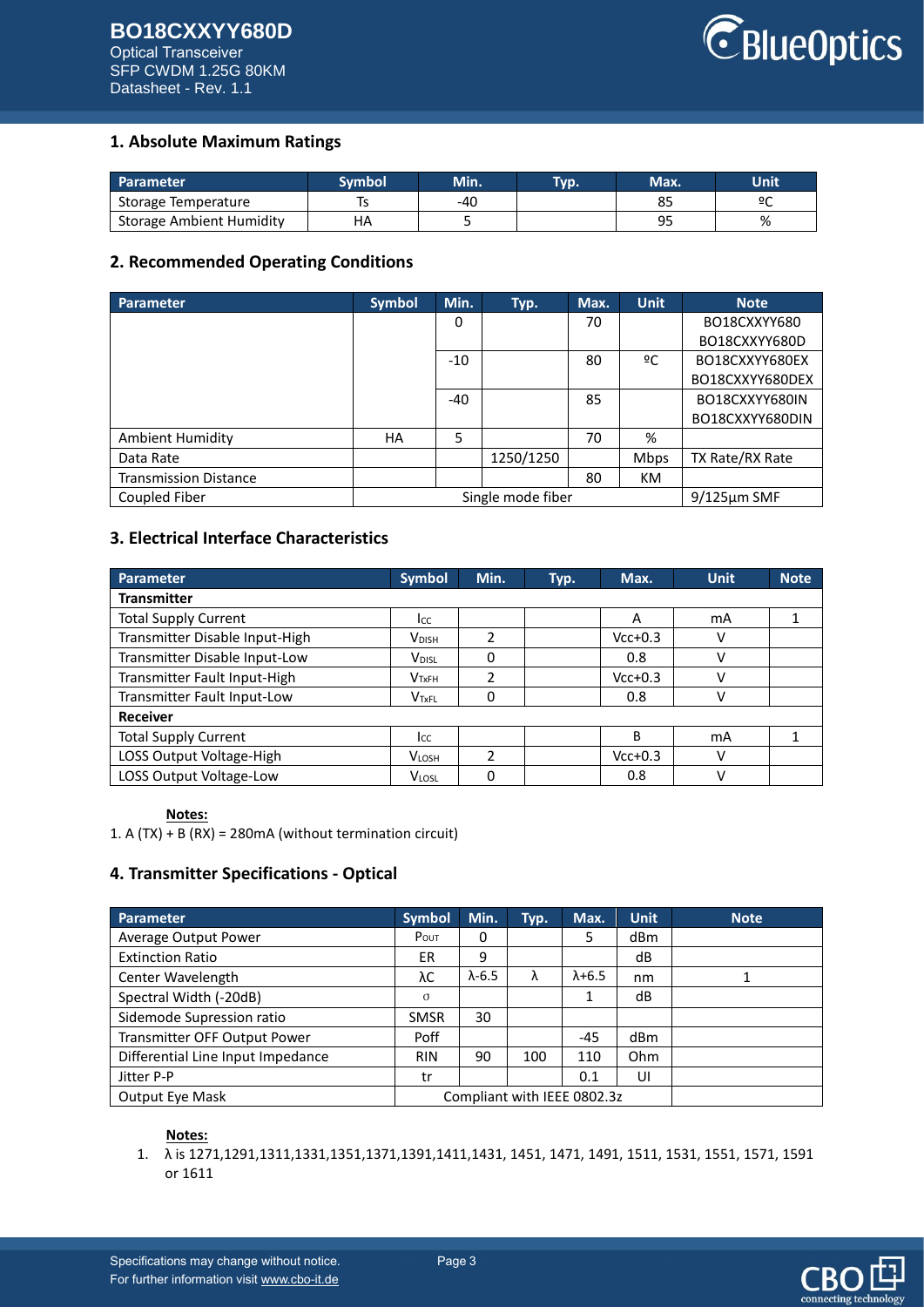

## **5. Receiver Specifications - Optical**

| Parameter                         | <b>Symbol</b>   | Min. | Typ. | Max.  | <b>Unit</b> | <b>Note</b> |
|-----------------------------------|-----------------|------|------|-------|-------------|-------------|
| Input Optical Wavelength          | <b>AIN</b>      | 1270 |      | 1610  | nm          |             |
| <b>Receiver Sensitivity</b>       | P <sub>IN</sub> |      |      | $-26$ | dBM         |             |
| Input Saturation Power (Overload) | <b>PSAT</b>     | -3   |      |       | dBm         |             |
| LOS Assert                        | $P_A$           | -40  |      |       | dBm         |             |
| LOS De-assert                     | P <sub>D</sub>  |      |      | $-27$ | dBm         |             |
| <b>LOS Hysteresis</b>             | $P_A - P_D$     | 0.5  | 2.0  | 6.0   | dB          |             |

#### **Notes:**

2. λ is 1270,1290,1310,1330,1350,1370,1390,1410,1430, 1450, 1470, 1490, 1510, 1530, 1550, 1570, 1590 or 1610

3. Measured with Light source 1XX0nm, ER=9dB; BER =< $10^{-12}$  @PRBS= $2^7$ -1 non-return-to-zero.

### **6. SFP to Host Connector Pin Out**

| Pin | <b>Symbol</b>           | <b>Name / Description</b>                        | <b>Note</b> |
|-----|-------------------------|--------------------------------------------------|-------------|
| 1   | V <sub>EET</sub>        | Transmitter Ground (Common with Receiver Ground) | 1           |
| 2   | TFAULT                  | <b>Transmitter Fault indication</b>              |             |
| 3   | T <sub>DIS</sub>        | <b>Transmitter Disable</b>                       | 2           |
| 4   | MOD_DEF(2)              | Module Definition 2. Data line for Serial ID.    | 3           |
| 5   | $MOD$ DEF(1)            | Module Definition 1. Data line for Serial ID.    | 3           |
| 6   | MOD DEF(0)              | Module Definition 0. Data line for Serial ID.    | 3           |
| 7   | RS <sub>0</sub>         | Rate Select 0                                    |             |
| 8   | <b>LOS</b>              | Loss of Signal indication                        | 4           |
| 9   | <b>VEER</b>             | Receiver Ground (Common with Transmitter Ground) | 1           |
| 10  | <b>VEER</b>             | Receiver Ground (Common with Transmitter Ground) | 1           |
| 11  | <b>VEER</b>             | Receiver Ground (Common with Transmitter Ground) | 1           |
| 12  | RD-                     | Inv. Received Data Out                           |             |
| 13  | $RD+$                   | <b>Received Data Out</b>                         |             |
| 14  | <b>VEER</b>             | Receiver Ground (Common with Transmitter Ground) | 1           |
| 15  | <b>V<sub>CCR</sub></b>  | Receiver Power Supply                            |             |
| 16  | <b>V</b> <sub>CCT</sub> | <b>Transmitter Power</b>                         |             |
| 17  | <b>VEET</b>             | Transmitter Ground (Common with Receiver Ground) | 1           |
| 18  | TD+                     | Transmit Data In                                 |             |
| 19  | TD-                     | Inv. Transmit Data In                            |             |
| 20  | <b>VEET</b>             | Transmitter Ground (Common with Receiver Ground) |             |

#### **Notes:**

1. Circuit ground is internally isolated from chassis ground.

- 2. TDis is an input that is used to shut down the transmitter optical output. It is pulled up within the module with a 4.7k~10kΩ resistor. Its states are:
	- Low (0 to 0.8V): Transmitter on (>0.8V, < 2.0V): Undefined

High (2.0 to 3.465V): Transmitter Disabled

Open: Transmitter Disabled

- 3. Mod-Def 0,1,2. These are the module definition pins. They should be pulled up with a 4.7k~10kΩ resistor on the host board. The pull-up voltage shall be VccT or VccR. Mod-Def 0 is grounded by the module to indicate that the module is present Mod-Def 1 is the clock line of two wire serial interface for serial ID Mod-Def 2 is the data line of two wire serial interface for serial ID
- 4. LOS is an open collector output, which should be pulled up with a 4.7k~10kΩ resistor. Pull up voltage between 2.0V and Vcc+0.3V. Logic 1 indicates loss of signal; Logic 0 indicates normal operation. In the low state, the output will be pulled to less than 0.8V.

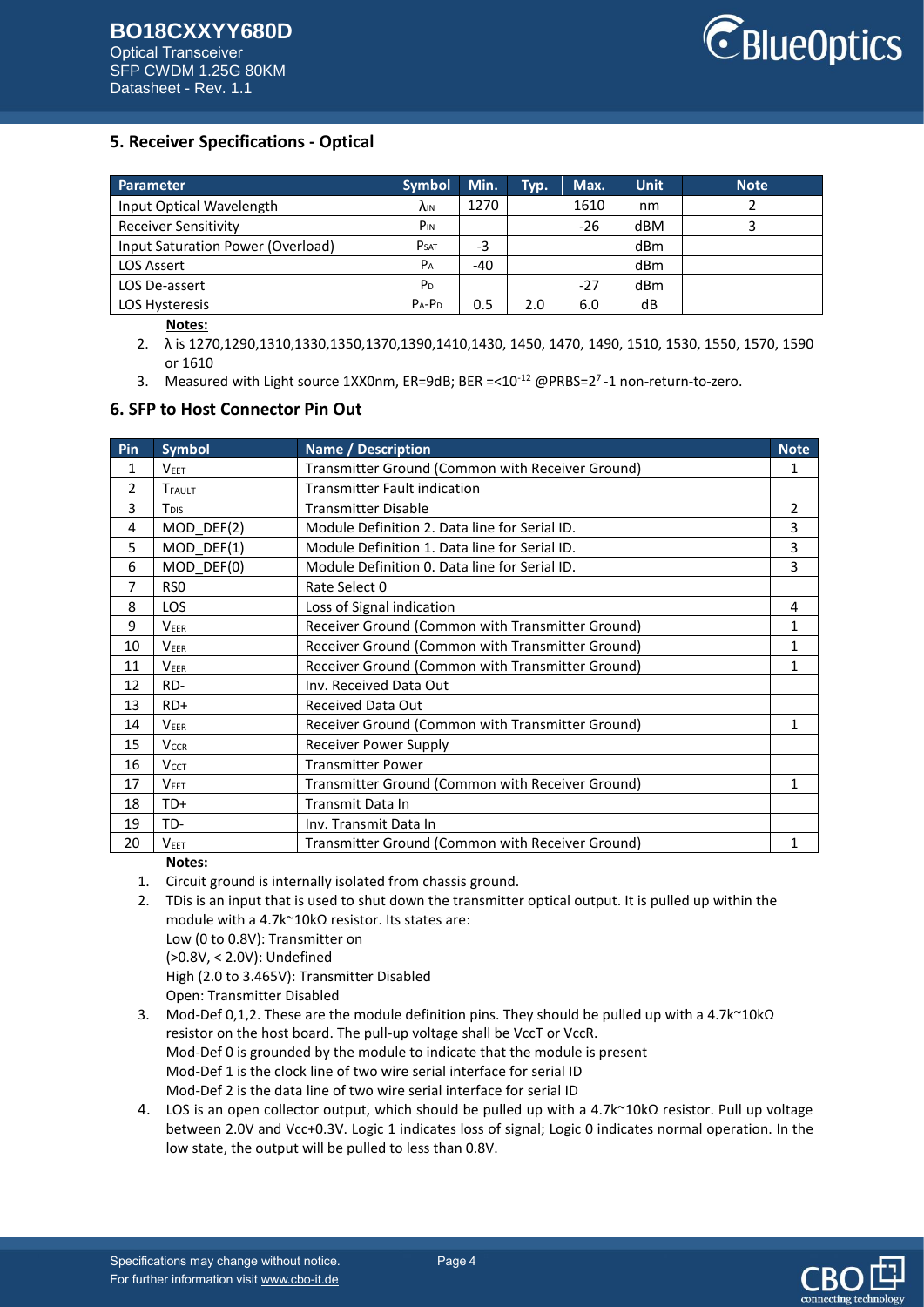**BO18CXXYY680D** Optical Transceiver

SFP CWDM 1.25G 80KM Datasheet - Rev. 1.1





## **7. EEPROM Information**

The SFP MSA defines a 256-byte memory map in EEPROM describing the transceivers capabilities, standard interfaces, manufacturer, and other information, which is accessible over a 2 wire serial interface at the 8-bit address 1010000X (A0h).

| <b>Data</b>    | <b>Size</b><br><b>Field</b> | <b>Name of Field</b>   | <b>Contents (Hex)</b>   | <b>Description</b>       |
|----------------|-----------------------------|------------------------|-------------------------|--------------------------|
| <b>Address</b> | (Bytes)                     |                        |                         |                          |
| 0              | 1                           | Identifier             | XX                      | Formfactor               |
| $\mathbf{1}$   | $\mathbf{1}$                | Ext. Identifier        | XX                      |                          |
| $\overline{2}$ | $\mathbf{1}$                | Connector              | XX                      |                          |
| $3 - 10$       | 8                           | Transceiver            | XX XX XX XX XX XX XX XX | <b>Transmittter Code</b> |
| 11             | $\mathbf{1}$                | Encoding               | XX                      |                          |
| 12             | $\mathbf{1}$                | BR, Nominal            | XX                      | <b>Transceiver Speed</b> |
| 13             | $\mathbf{1}$                | Reserved               | 00                      |                          |
| 14             | $\mathbf{1}$                | Length (9µm) km        | XX                      | Max. link length in KM   |
| 15             | $\mathbf{1}$                | Length (9µm) 100m      | XX                      | Max. link length in M    |
| 16             | $\mathbf{1}$                | Length (50µm) 10m      | XX                      | Max. link length in M    |
| 17             | $\mathbf{1}$                | Length(62.5µm)10m      | XX                      | Max. link length in M    |
| 18             | $\mathbf{1}$                | Length (Copper)        | XX                      | Max. link length in M    |
| 29             | $\mathbf{1}$                | Reserved               | 00                      |                          |
|                | 16                          |                        | XX XX XX XX XX XX XX XX |                          |
| 30-35          |                             | Vendor name            | XX XX XX XX XX XX XX XX | Vendor name - OEM        |
| 36             | 1                           | Reserved               | 00                      |                          |
| 37-39          | 3                           | Vendor OUI             | XX XX XX                |                          |
| 40-55          | 16                          | Vendor PN              | XX XX XX XX XX XX XX XX | Product Number -         |
|                |                             |                        | XX XX XX XX XX XX XX XX | depending on Part        |
| 56-59          | 4                           | Vendor rev             | XX XX XX XX             | Vendor revision          |
| 60-61          | $\overline{2}$              | Wavelength             | XX XX                   | Transceiver              |
|                |                             |                        |                         | Wavelength               |
| 62             | $\mathbf{1}$                | Reserved               | 00                      |                          |
| 63             | $\mathbf{1}$                |                        | XX                      | Checksum of bytes 0-     |
|                |                             | <b>CC BASE</b>         |                         | 62                       |
| 64-65          | $\overline{2}$              | Options                | XX XX                   |                          |
| 66             | $\mathbf{1}$                | BR, max                | XX                      |                          |
| 67             | $\overline{1}$              | BR, min                | XX                      |                          |
| 68-83          | 16                          |                        | XX XX XX XX XX XX XX XX | Part serial number       |
|                |                             | Vendor SN              | XX XX XX XX XX XX XX XX |                          |
| 84-91          | 8                           | Vendor date code       | XX XX XX XX XX XX 20 20 | Year, Month, Day         |
| 92             | 1                           | Diagnostic type        | XX                      | Diagnostics              |
| 93             | $\overline{1}$              | <b>Enhanced option</b> | XX                      | Diagnostics              |